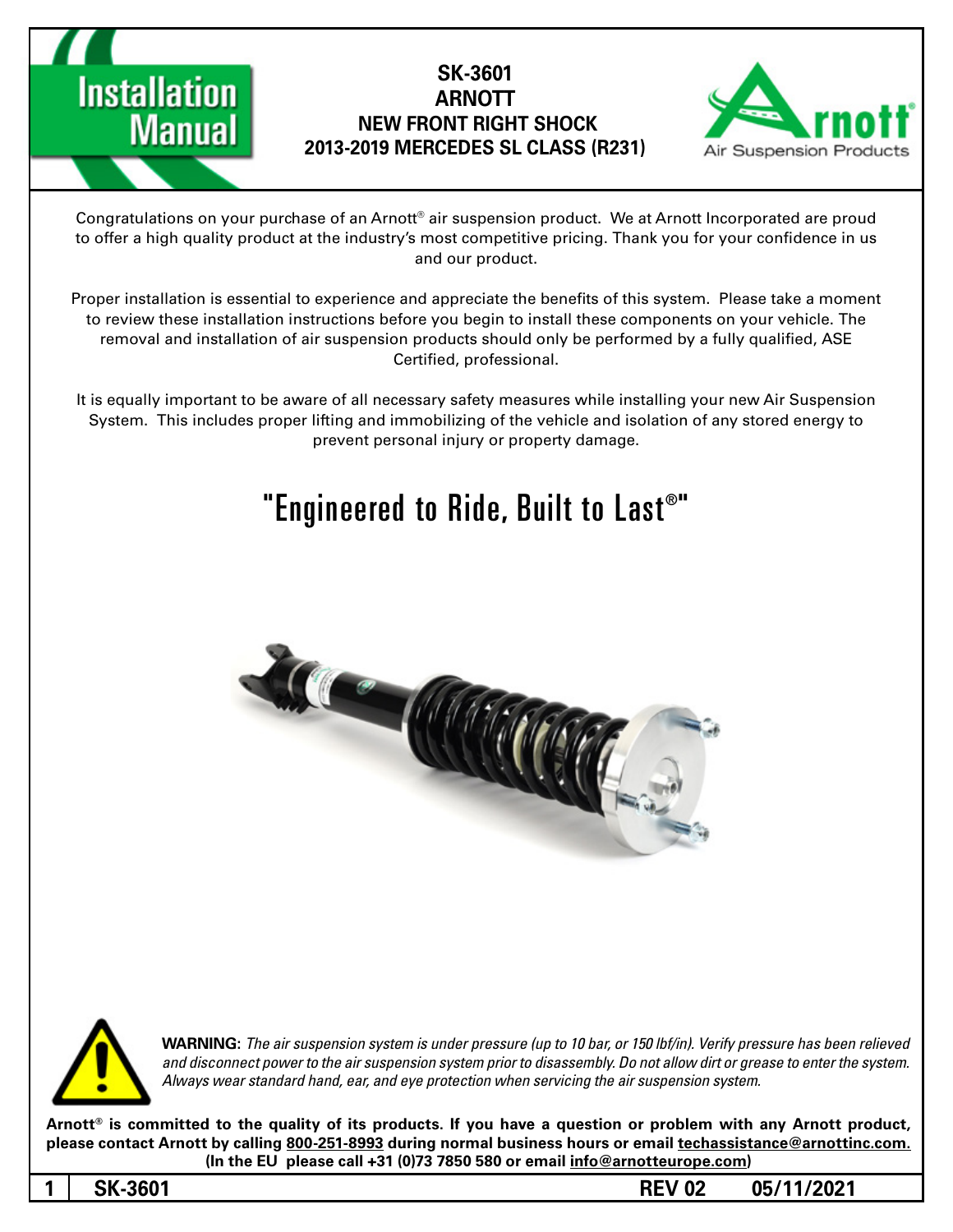



#### **GENERAL INFORMATION:**

Reading this manual signifies your agreement to the terms of the general release, waiver of liability, and hold harmless agreement, the full text of which is available at www.arnottinc.com.

- Not to be stored below 5<sup>o</sup>F (-15<sup>o</sup>C) and above 122<sup>o</sup>F (50<sup>o</sup>C).
- Avoid damage to air lines and cables.
- Removal and installation is only to be performed by fully qualified personnel.
- Use car manufacturer's diagnostic software.

**CAUTION:** Damage to the vehicle and air suspension system can be incurred if work is carried out in a manner other than specified *in the instructions or in a different sequence.* 



To avoid the possibility of short circuits while working with electric components consult your owner's manual on how to disconnect your battery.



Consult your vehicle owner's manual, service manual, or car dealer for the correct jacking points on your vehicle and for additional care, safety and maintenance instructions. Under no circumstances should any work be completed underneath the vehicle if it is not adequately supported, as serious injuries and death can occur.

#### **FRONT SHOCK REMOVAL**

1. RAISE VEHICLE AND REMOVE THE FRONT RIGHT WHEEL. (FIGURE 1)



**FIGURE 1**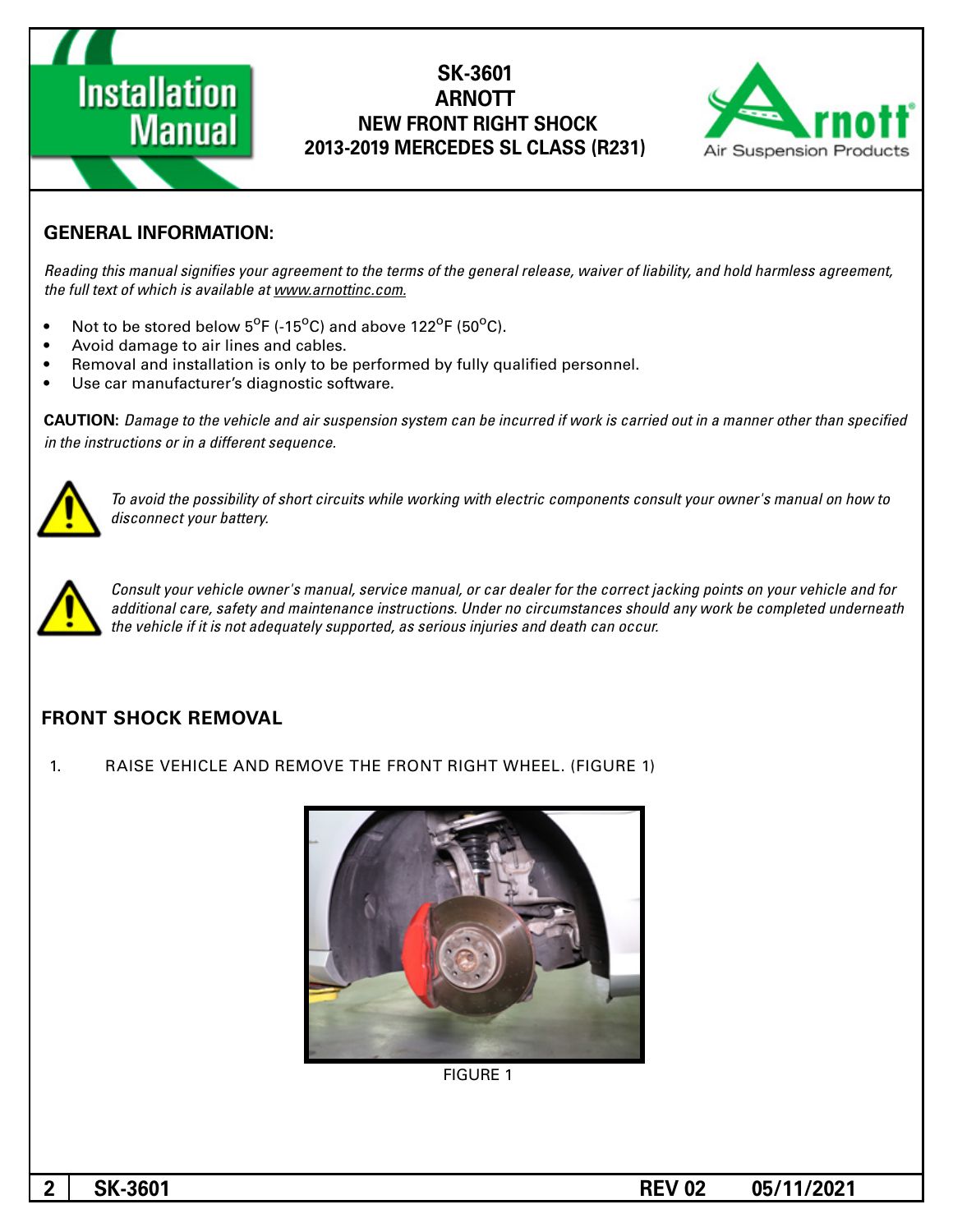

2. UNHOOK BRAKE LINE/ELECTRICAL CONNECTION BRACKET AND DISCONNECT THE ELECTRICAL CONNECTION FROM THE TOP MOUNT OF THE SHOCK. (FIGURES 2, 3)



**Installation** 

**Manual** 



FIGURE 2 FIGURE 3

3. REMOVE THREE (3) TOP SHOCK MOUNT NUTS. (FIGURES 4, 5)



FIGURE 4 FIGURE 5



4. REMOVE THE SWAY ARM LINK BOLT AND SEPARATE. (FIGURES 6, 7)



FIGURE 6 FIGURE 7



**1 05/11/2021 05/11/2021**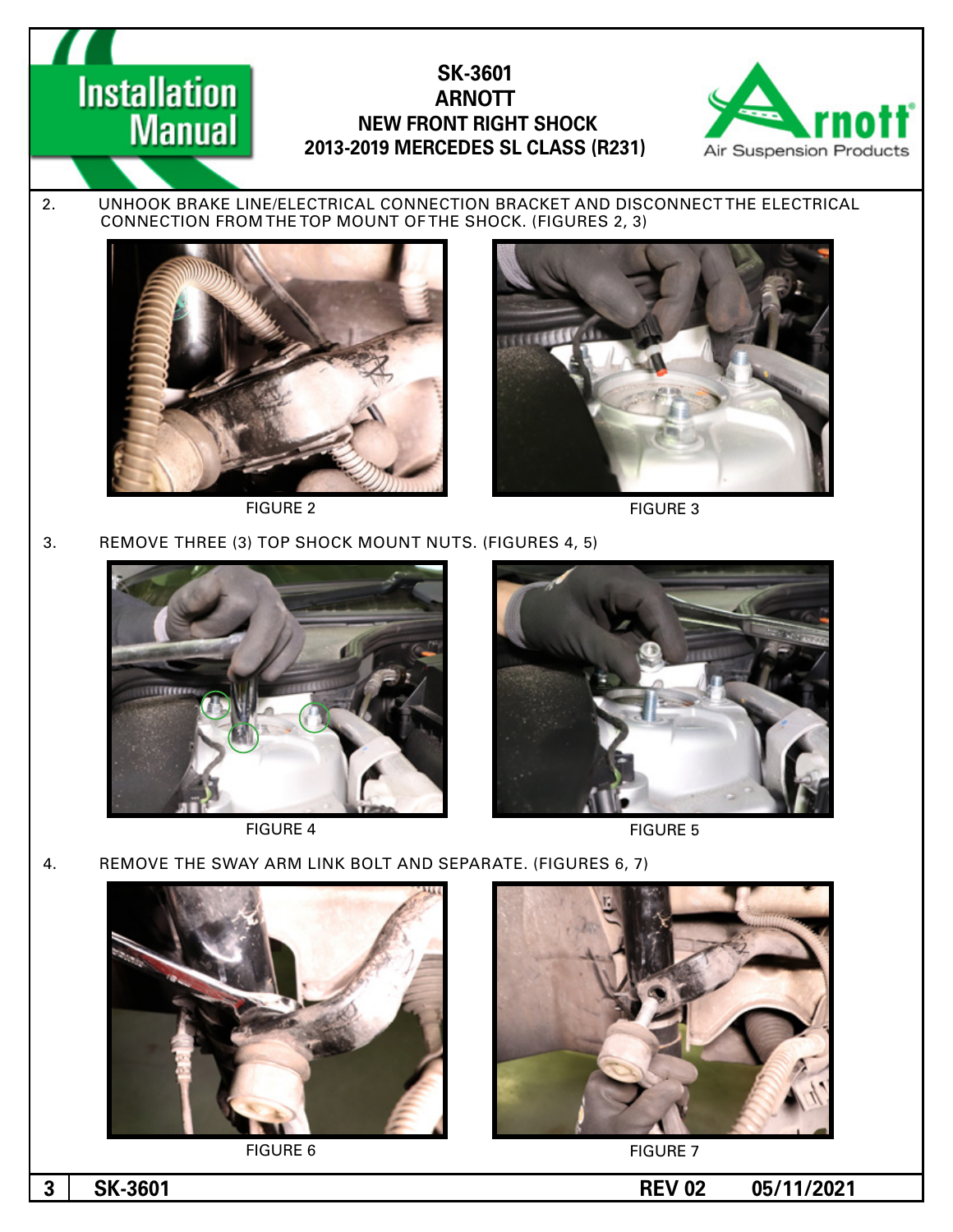

# **SK-3601 ARNOTT NEW FRONT RIGHT SHOCK 2013-2019 MERCEDES SL CLASS (R231)**



5. REMOVE BOTTOM SHOCK MOUNT NUT/BOLT. (FIGURE 8)



8 FIGURE

6. REMOVE THE UPPER CONTROL ARM BOLT AND SEPARATE. (FIGURES 9, 10)





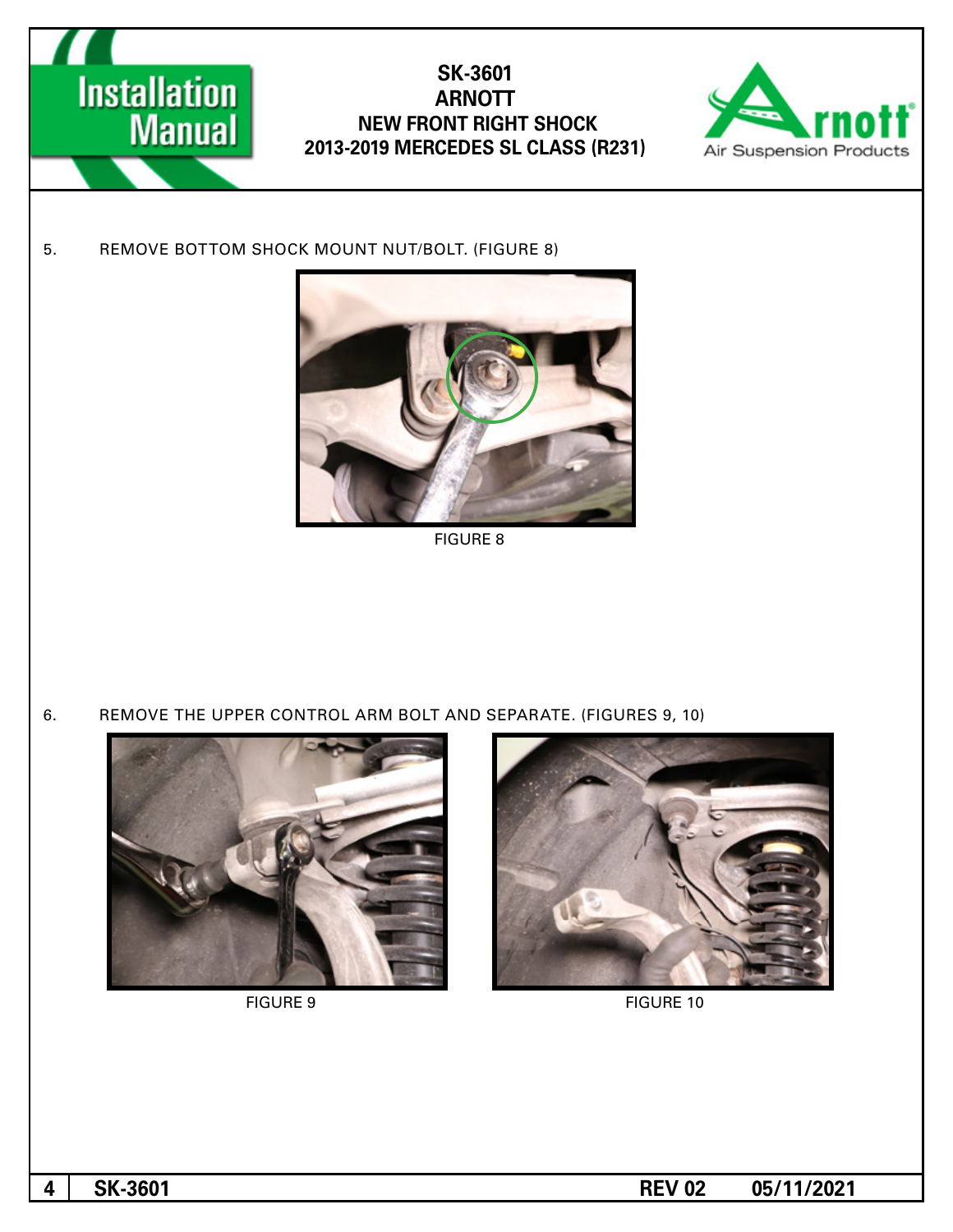



7. REMOVE THE SHOCK FROM THE VEHICLE. (FIGURE 11)



**FIGURE 11** 

8. REMOVAL COMPLETE.

#### **FRONT SHOCK INSTALLATION**



**Tighten all nuts and bolts to manufacturer's specifications during the installation process.** 

1. INSERT NEW ARNOTT SHOCK INTO VEHICLE. (FIGURE 12)



**FIGURE 12** 

**1 02 05/11/2021 03.11/2021**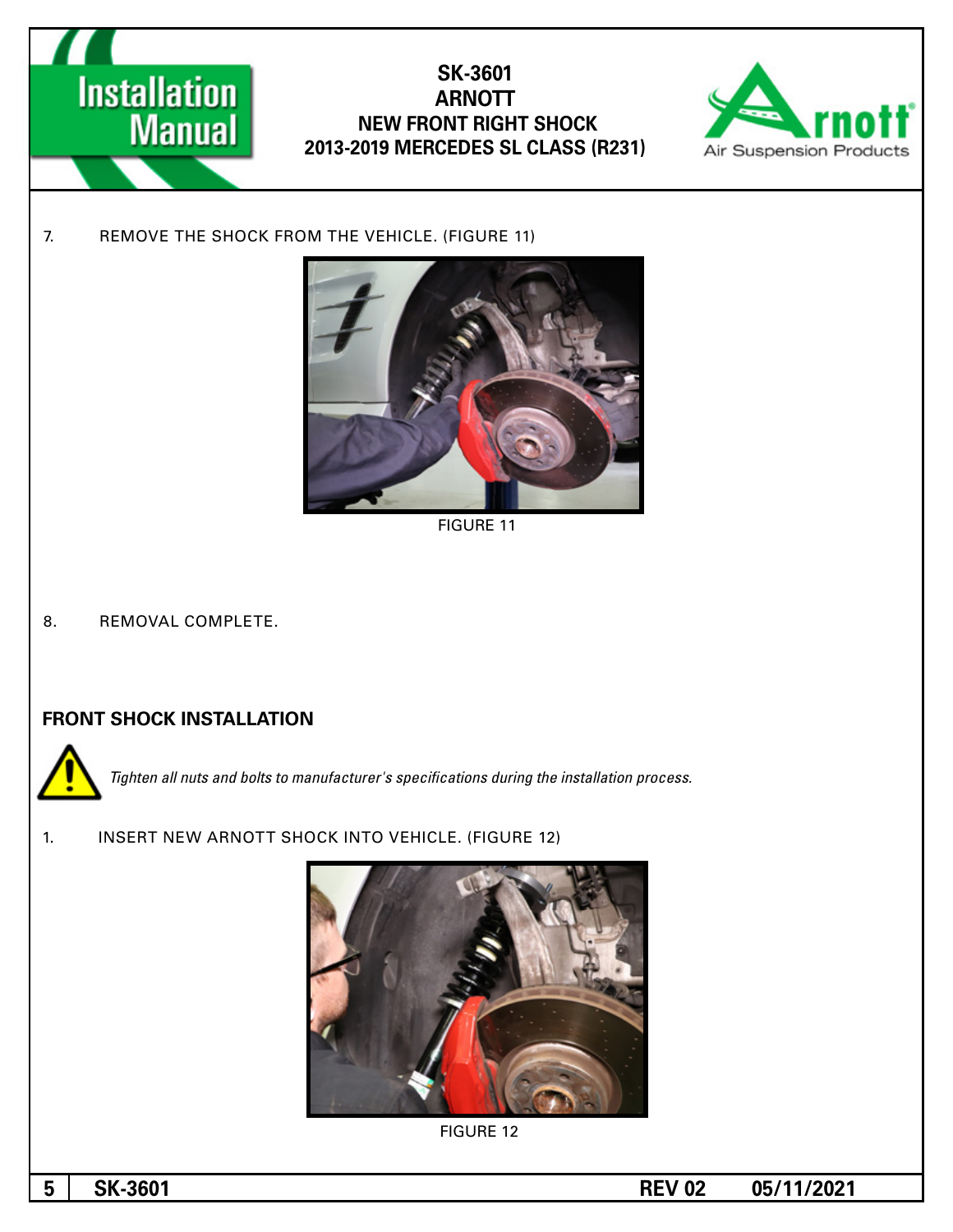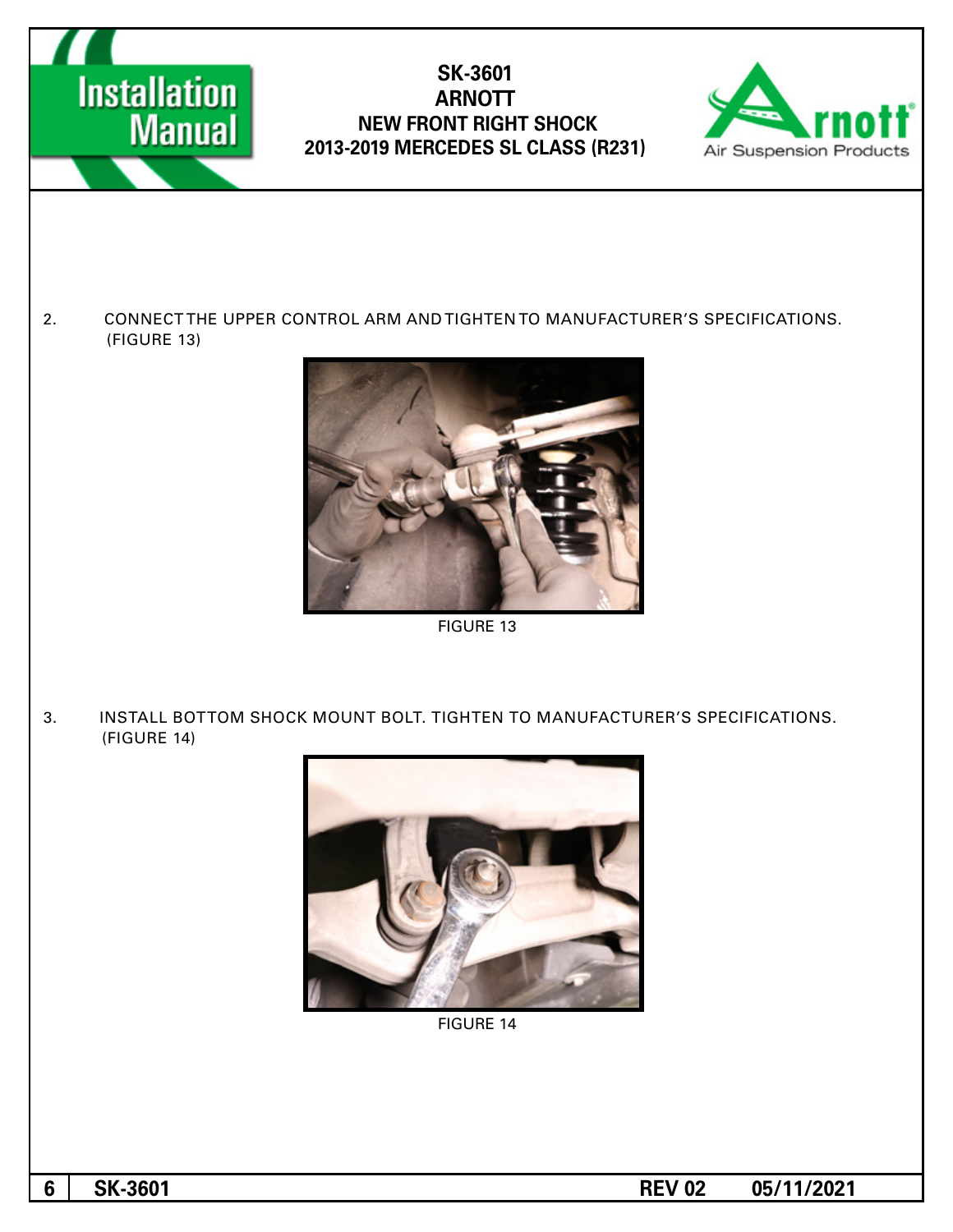



4. RECONNECT THE SWAY ARM LINK BOLT. TIGHTEN TO MANUFACTURER'S SPECIFICATIONS. (FIGURES 15, 16)



FIGURE 15 FIGURE 16



5. INSTALL THE THREE (3) SUPPLIED TOP SHOCK MOUNT NUTS. TIGHTEN TO MANUFACTURER'S SPECIFICATIONS. (FIGURE 17)



**FIGURE 17** 

**1 02 05/11/2021 02 <b>REV 02 05/11/2021**